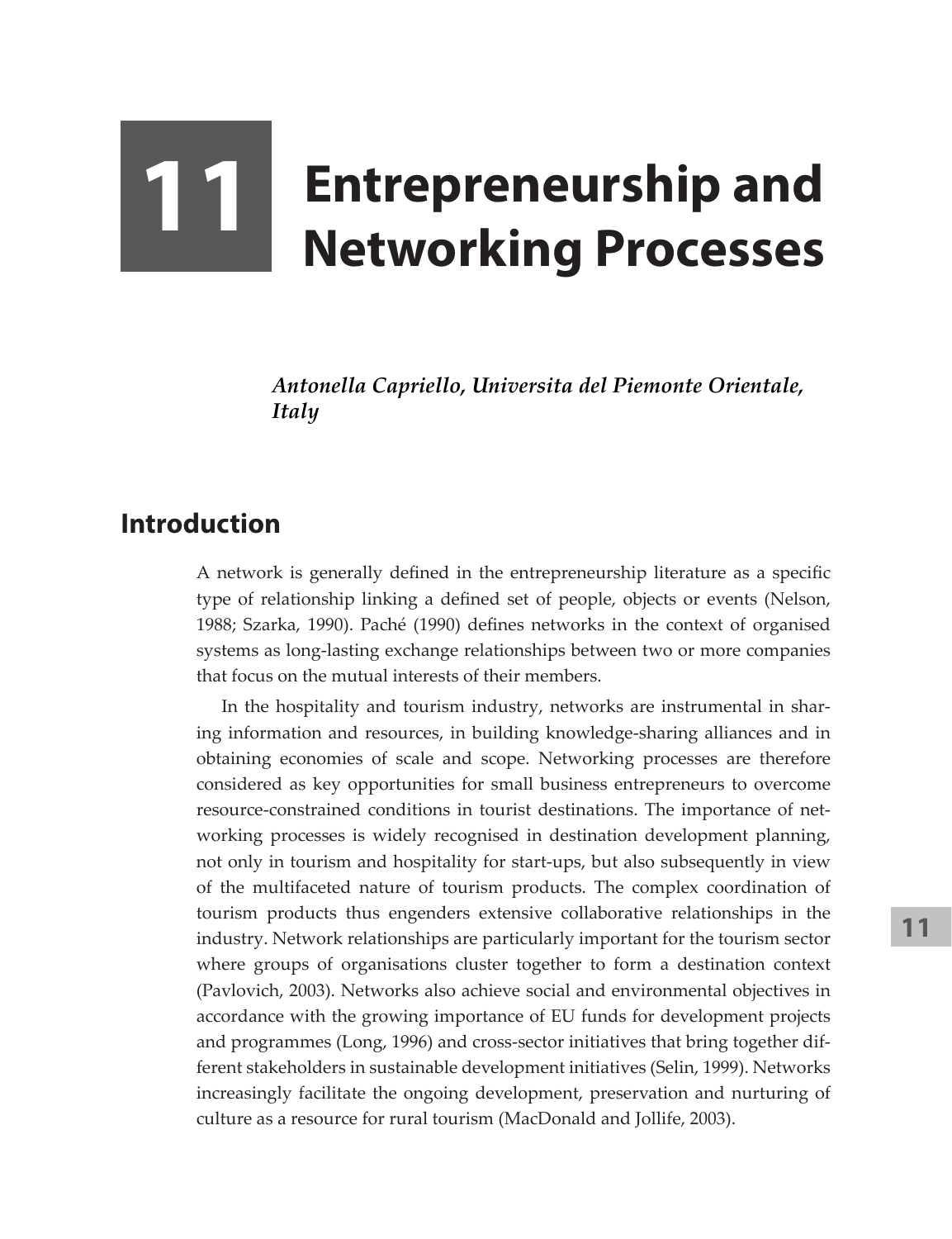The purpose of this chapter is to develop an understanding of networking processes from an entrepreneurial perspective. More specifically, by the end of this chapter you should be able to:

- Explain social networks and social capital in relation to entrepreneurial networking processes;
- Describe the elements of a network from a theoretical perspective;
- Discuss the links between local environments and networking processes.

The chapter begins by defining social networks and social capital before examining the fundamental elements of a network. Thereafter, the nature of ties is discussed, to identify the implications for business development. Finally, the local environment, cluster and networking processes are examined with a focus on destination development implications.

### **Entrepreneurship, social networks and social capital**

#### **Entrepreneurship**

The concept of 'entrepreneurship' is associated with networks of continuing social relations whereby business implementation in an intense web of relationships is supported or constrained by links between entrepreneurs, resources and opportunities. Developing a new business idea requires different contacts and resources, as social relations affect the structure of decision-making processes (Starr and MacMillan, 1990; Reynolds, 1991; Larson and Starr, 1993; Borch, 1994; Hansen, 1995;) and are instrumental in obtaining advice and the salient resources to launch a new business (Granovetter, 1985, 1992).

#### **Social networks**

Social networks are defined by a set of actors (individuals or organisations) and a set of links between the actors (Brass, 1984). Social networks are not fixed structures; they represent the social context of businesses and can be activated according to different needs (Granovetter, 1985; Burt, 1992). Social network members can contact and organise themselves and thereby increase the opportunities they make available to entrepreneurs (Burt, 1992).

Family members and friends can play an essential part in analysing the nature of networks and thus entrepreneurs frequently involve their family members in their business networks to obtain help and support (Rosenblatt *et al.*, 1985). Birley (1985), Zimmer and Aldrich (1987) and Hara and Kanai (1994) find that a preexisting web of relationships, in particular among friends and family, are resource providers in the new venture process.